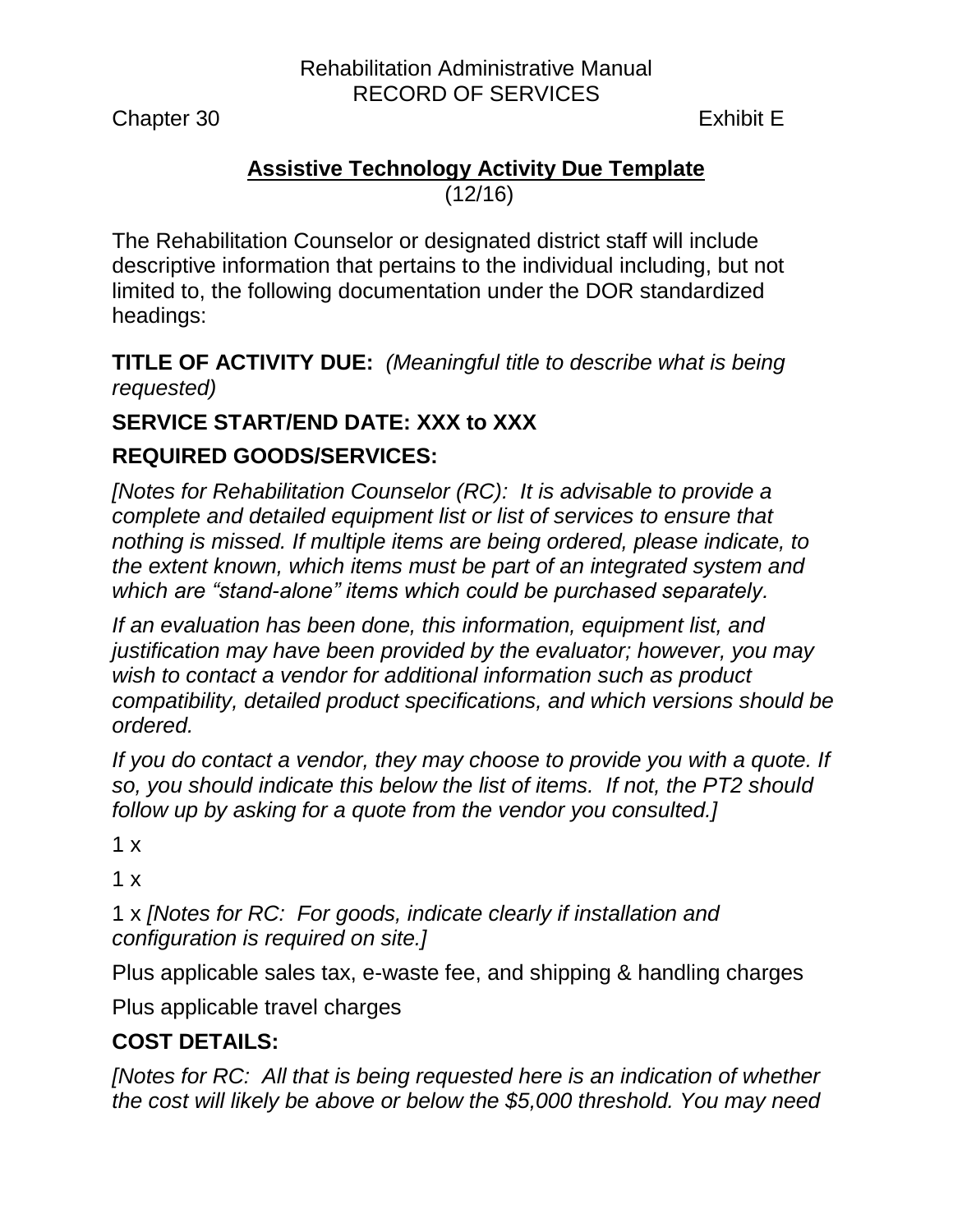*to ask the evaluator or local vendor for this information. However, an exact quote is not needed and should not be requested. If one is nevertheless provided, see instructions below. ]* 

Dollar amount is or will likely be under \$5,000 – or – Dollar amount will exceed or is likely to exceed \$5,000.

# **SOLE SOURCE ITEM:**

*[Notes for RC: If you are aware that there is only one SPS vendor who can provide any of the products listed, please indicate this on the AD. You may need to ask the evaluator or local vendor for this information. You will need to include the justification for this specific item.]*

- Evaluation
- Informed Choice

# **PURCHASING AN EVALUATION:**

*[Notes for RC: The paragraph below should only be used when requesting purchase of an assistive technology evaluation.]*

This request is only for purchase of an assistive technology evaluation. However, the RC may wish to later have the vendor which performs the evaluation also provide training, set up, configuration or technical support services. Therefore, be sure to include in the purchase request that the evaluator indicate the cost for any such additional services which might be needed. Also, advise vendors to comply with the DOR Requirements for Assistive Technology Evaluations as set forth at [http://www.dor.ca.gov/sps](http://www.dor.ca.gov/sps-at)[at.](http://www.dor.ca.gov/sps-at)

# **BEST VALUE:**

*[Notes for RC: If you believe it is likely that the dollar amount will exceed \$5,000, you are strongly encouraged to specify Best Value considerations to be incorporated into the solicitation for bids. If you want to be able to consider any of the factors listed below, they must be included now in the AD. However, be aware that specific information must be included to quantify the minimum acceptable performance level for each criterion and a more formal scoring procedure is required. See Section I of the SPS Frequently Asked Questions document for more information: [http://drdomino/asd/financial-management/contracts/procurement](http://drdomino/asd/financial-management/contracts/procurement-information.html)[information.html\]](http://drdomino/asd/financial-management/contracts/procurement-information.html)*

Please document the following criteria in the DR817: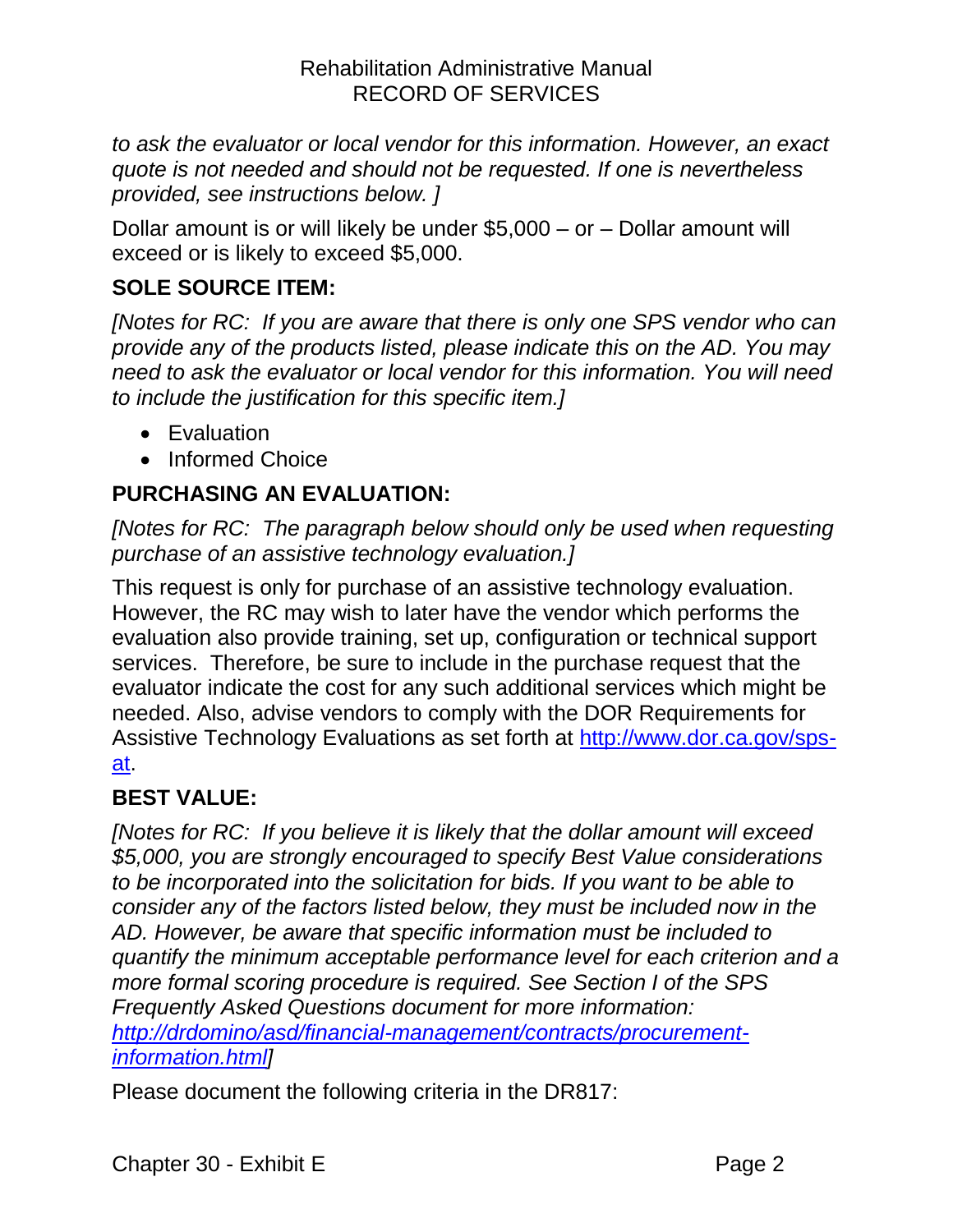### Rehabilitation Administrative Manual RECORD OF SERVICES

- Quality of the product or service: Specifically XXXX
- Reliability of delivery and implementation schedules: Specifically XXXX
- Supplier expertise with engagements of similar scope and complexity of products and services: Specifically XXX

### **UNIQUE CIRCUMSTANCES:**

*[Notes for RC: You are responsible for identifying the specific criteria to meet the unique and specialized needs of your consumers. It is advisable to include something in this section regardless of value.]*

*Examples:*

- Locality of Vendor
- Delivery Timeframe
- Consumer has expressed an informed preference for product XX and/or vendor YY

#### **VENDOR INFORMATION:**

- Please include "VENDOR(S) X" in your solicitation.
- Other possible vendors include XXX.
- Once you have determined a list of vendors that could provide these goods/services, allow me to objectively consider the vendors before an authorization is created.

### **PRICE QUOTE:**

*[Notes for RC: If you obtained a quote from a vendor, it should be passed to the PT2 and indicated here.]*

I have been provided with a quote from VENDOR X which is attached/can be requested.

#### **DELIVERY ADDRESS:**

*[Notes for RC: Explain where the delivery should be sent and give the complete information: Name, Address, Telephone Number, Email.]*

#### **FUND SOURCE:**

### **COMPARABLE SERVICES AND BENEFITS:**

**FINANCIAL PARTICIPATION:**

**SPECIAL INSTRUCTIONS:**